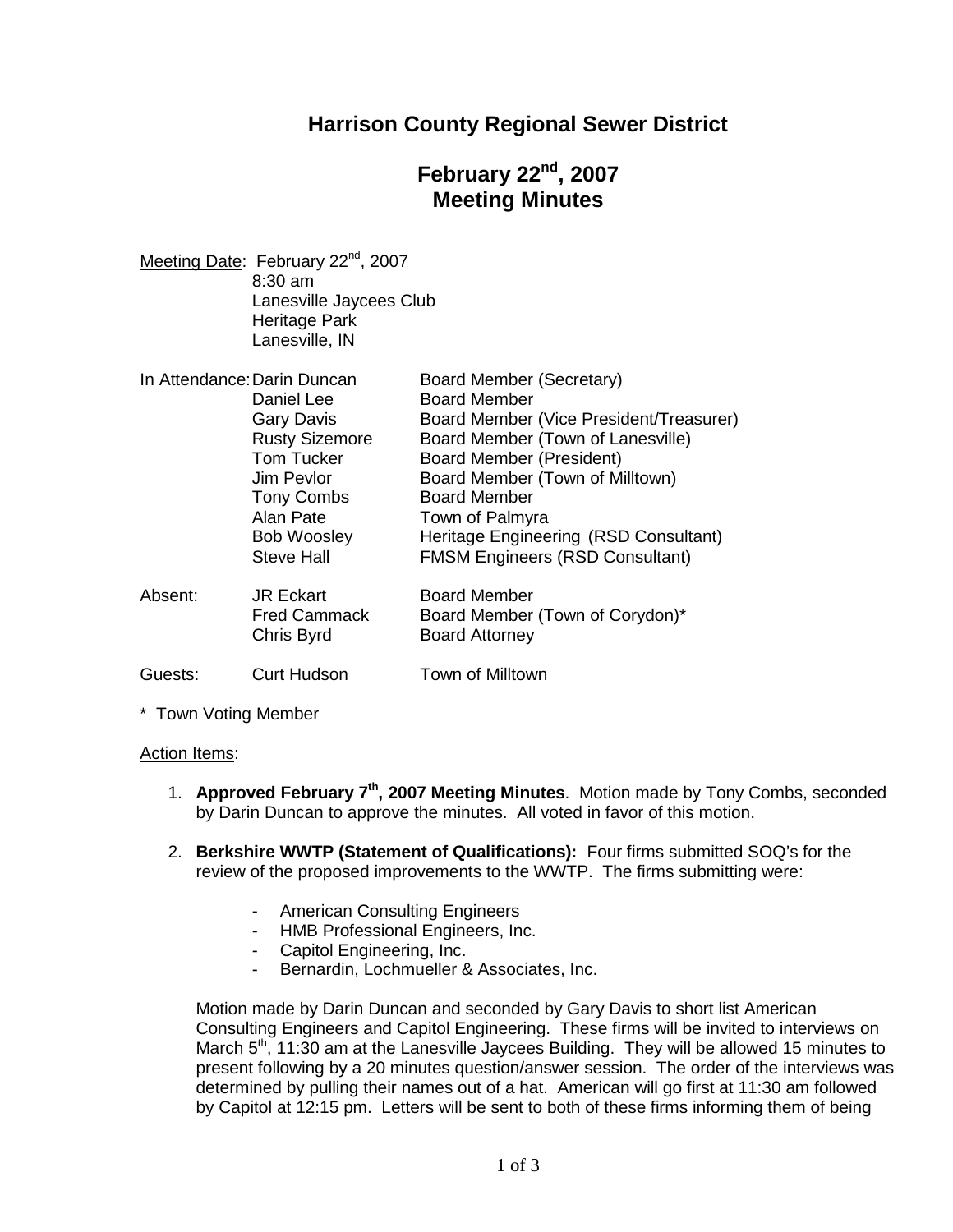short-listed and the interview format. Letters will also be sent to the two firms that were not selected.

It was noted that Asbury Technologies submitted an official letter on February 6, 2007 indicating they had decided to not submit on this project. (Attachment to minutes.)

- 3. **Milltown Funding Request:** Mr. Curt Hudson presented to the Board a request for the District's support for additional funding for the proposed WWTP improvements. Mr. Hudson gave the following:
	- Town is under Agreed Orders with IDEM to bring their WWTP and system into compliance.
	- The proposed improvements have been bid for construction. Bids came in approximately \$135,000 over budget.
	- Mr. Hudson explained that funding had to be secured in a short time frame or the Town risked losing their grant money (CFF money). In an effort to secure the grant money they negotiated a possible extension on their Rural Development Fund loan, increasing the dollar amount to cover the shortage and the term from 25 years to 35 years.
	- Mr. Hudson has been advised that they do not think rates can be adjusted again. Rates have been increased to approximately \$45/month for a typical residential customer. If they received no additional funding and wanted to keep the term of the Rural Development loan at 25 years their rates would increase to \$50/month.
	- Town is requesting \$217,000 in additional funding (this includes contingency funds). They plan to seek \$135,000 from Harrison County and \$82,000 from Crawford County.
	- Town is asking for the support of the District prior to approaching the Commissioners.

Darin Duncan made the following motion:

*The District shall draft a letter of support to the Commissioners recommending the additional funding be granted with the stipulation that an additional 10,000 gpd capacity be reserved at the plant for the District (bringing the total capacity reserved at the plant to 50,000 gpd).*

Motion was seconded by Gary Davis. All voted in favor of this motion.

It was requested that we have a podium of some sort for the next meeting. Bob Woosley will work on getting a podium.

- 4. **Stormwater Ordinance:** Steve Hall presented the anticipated work elements and manhour costs associated with the introduction of the Ordinance. All agreed that this data should be presented to the Commissioners for further discussion prior to moving forward. Mr. Hall and Tom Tucker will present this information to the Commissioners at their March  $5<sup>th</sup>$  meeting. Mr. Tucker will request that this item be placed on the Commissioners agenda under County Business to ensure that they are able to present and able to attend the District Board meeting at 11:30 am later that same day.
- 5. **Lanesville Boundary:** Bob Woosley presented a draft service boundary. Rusty Sizemore will review this with the Town and contact Mr. Woosley for any revisions that are required. This will be brought before the Board at a future meeting date for further discussion.